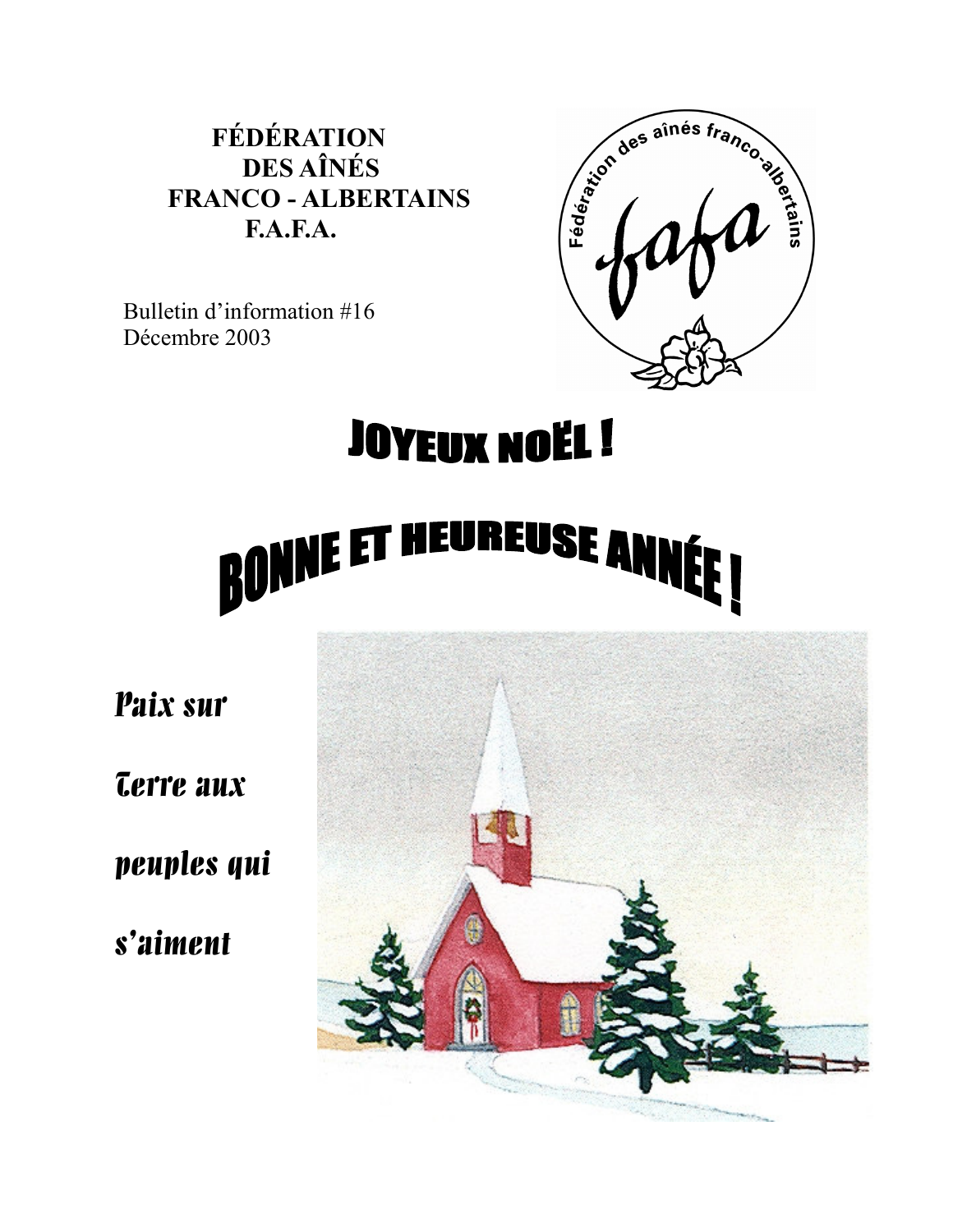

# SPIRITUALITÉ

Comme on reçoit, gainé de mystère, un présent, Je reçois de vos mains, mon Dieu, la neuve année. J'ignore son secret, qui dort au panier blanc, Mais c'est votre amour, seul, qui me l'a destinée.

# Le Cadeau de Dieu

Voici la nuit du Cadeau! Dieu ne regarde pas à la dépense lorsqu'il donne. Sa nature n'est pas dans la balance et le calcul. Sa nature est l'amour. et quand on aime, une seule chose compte : tout offrir, tout distribuer, tout partager pour faire naître chez les aimés un bonheur plus fort que l'usure du temps.

Voici la nuit du Cadeau! Dieu n'offre ni or ni paradis ni billet d'entrée gratuit pour le Royaume ! Il faut se méfier de l'accumulation des cadeaux trop brillants : ils révèlent l'incapacité à donner autre chose que des objets. Le Cadeau est vrai lorsqu'il manifeste le désir de se donner d'amour. Quand on aime, on se donne soi-même !

Dieu s'offre lui-même, avec son éternité et avec sa divinité. avec sa Parole et avec sa vie. Dieu se met tout entier dans son Cadeau !

L'Enfant de l'étable est le Cadeau de Dieu $\cdot$ le don total et absolu de son amour ! Inconnu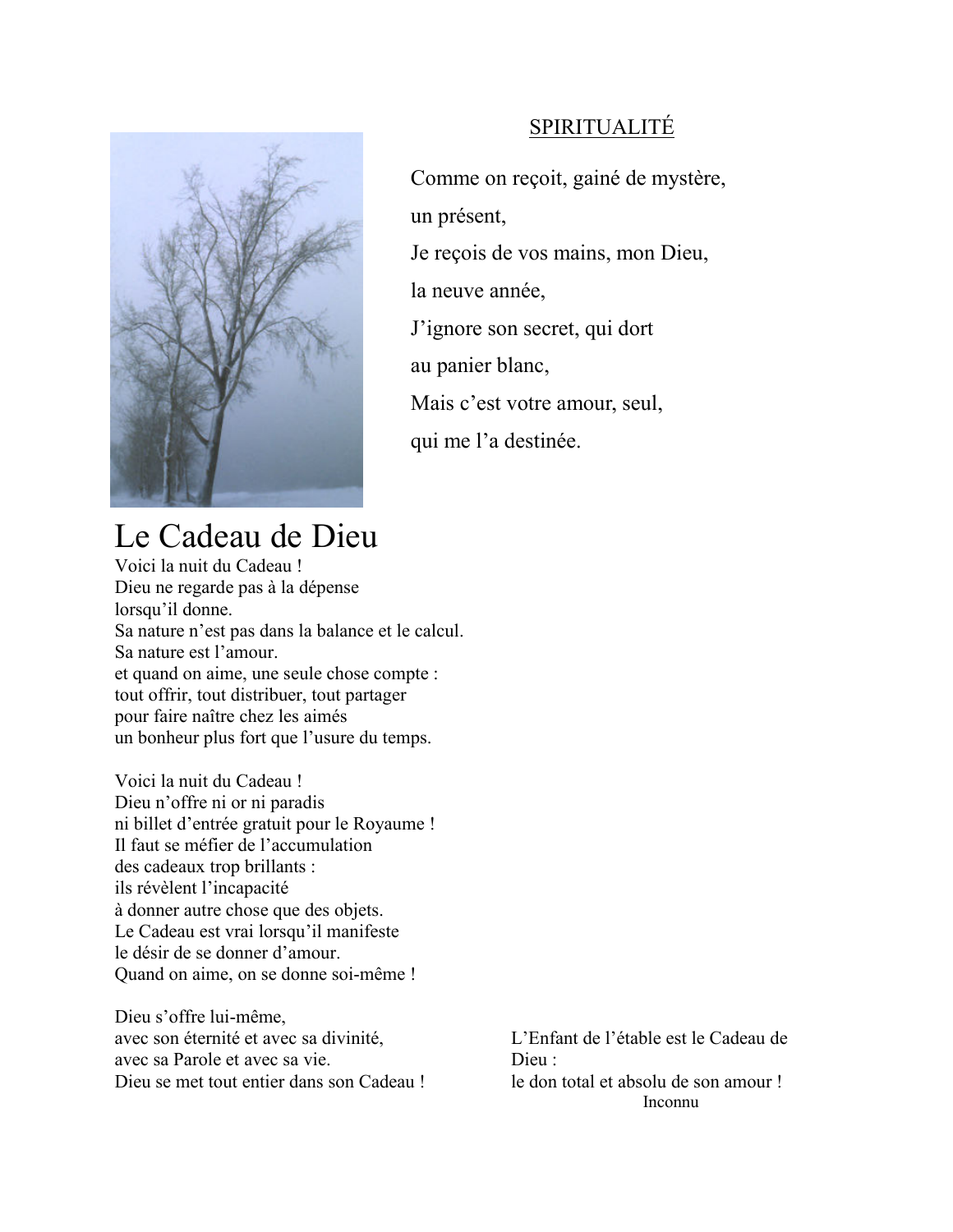# **MOT DE LA PRÉSIDENTE**

#### Chèrs es amis es

Il y a des gens à qui l'on réserve une place de choix dans notre cœur, des gens auxquels il nous fait plaisir d'offrir les meilleurs vœux de bonheur. C'est pour ça qu'il m'est facile, au nom du comité exécutif et du conseil d'administration de notre organisme la FAFA, de souhaiter à chacun de vous une saison de Noël qui sèmera en vos cœurs un grand bonheur. Que la naissance de celui que nous célébrons en ces temps apporte la paix, pour l'année entière.

J'aimerais aussi noter le dévouement de ceux et celles qui s'occupent de la publication de ce bulletin. C'est un travail de bénévoles, un travail qui comprend un grand nombre d'heures pour recueillir les matériaux, les rédiger, et en faire la mise en page. Il s'agit certainement de tout ceux en régions qui nous expédient leurs nouvelles. Je note aussi le dévouement de Thérèse Beaudoin, Suzanne Lamy-Thibaudeau, Claudette Forcier, Raymonde Lanthier et tous les autres organismes qui collaborent étroitement avec nous. Un grand merci de vos contributions.

Tout au long de l'année nous témoignons la générosité de nos membres et de nos amis es. C'est pour ça que la FAFA est présente aujourd'hui et qu'elle veut améliorer la qualité de vie de tous les aînés franco-albertains. Je demeure confiante que l'an 2004 nous sera profitable et que la FAFA, parce que vous êtes présents, sera davantage à la réponse de vos besoins.

Joyeux Nöel et une sainte et heureuse année 2004.

Agathe St. Pierre

Présidente

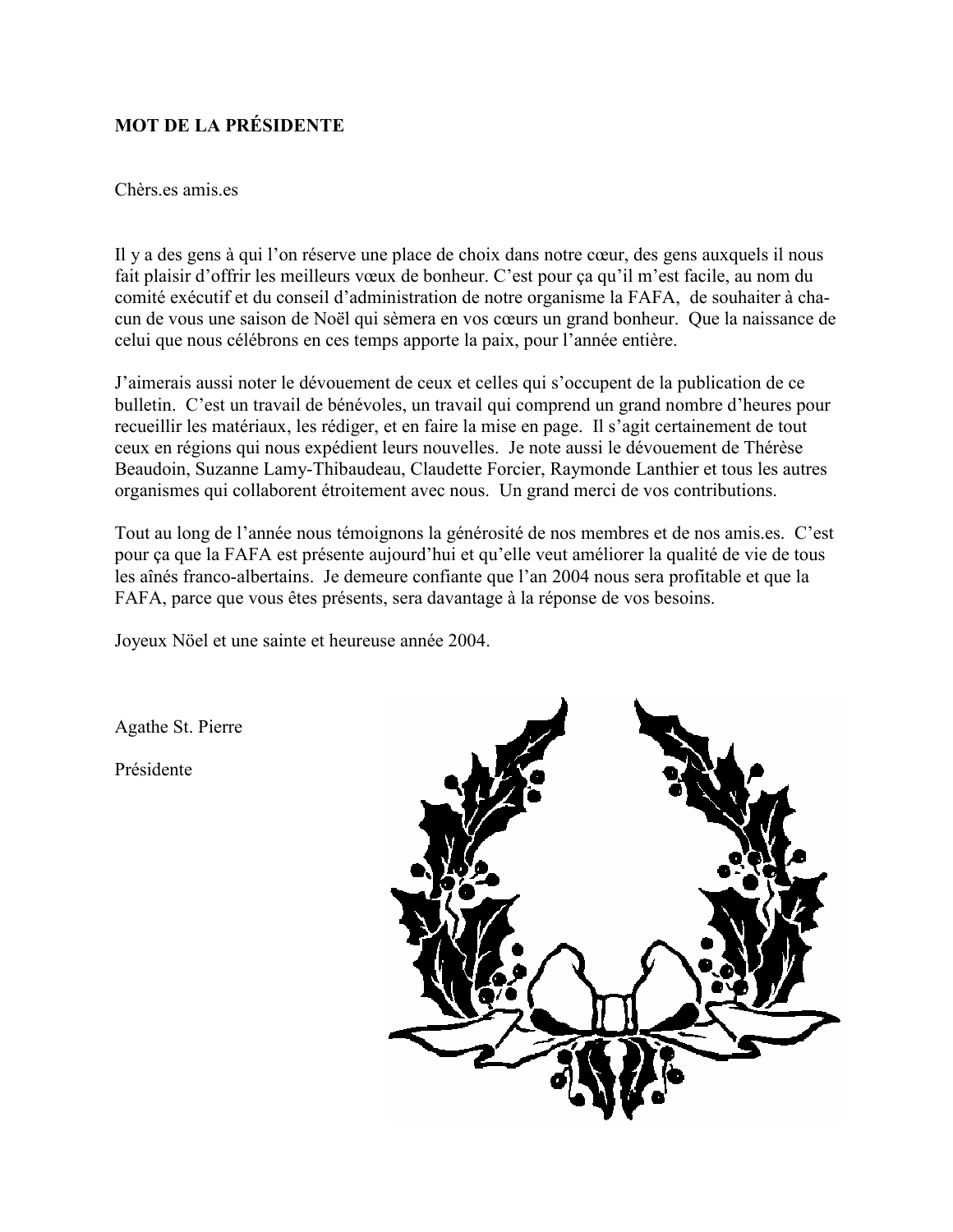# Mise à jour du projet : « Je me raconte »

Depuis déjà un an et demi, la FAFA s'est donnée la mission d'encourager et d'outiller les aînés franco-albertains afin de les aider à préserver leurs histoires. En participant à ce programme vous aurez le plaisir de vous rafraîchir la mémoire tout en valorisant les évènements que vous avez vécus ou dont vous avez été témoins dans votre famille, votre travail, votre communauté etc. Le sujet est votre choix; ca pourrait aussi être une personne, un objet, un voyage ou un souvenir quelconque. Se souvenir, c'est un cadeau que vous faites à vous-mêmes ! Mais que vous écriviez votre histoire, et/ou poème et que vous l'enregistriez sur audio-cassette ou bande vidéo, pensez à quel beau cadeau ce sera pour la postérité !

Le programme a pris naissance à l'occasion du Congrès annuel de la FAFA en mai 2002 avec un atelier présenté par monsieur Éloi De Grâce, archiviste. Ce même automne d'autres ateliers ont débuté à Edmonton avec monsieur De Grâce ainsi qu'à Saint-Paul avec madame Louise Lafleur-Joly.

Ce projet offre beaucoup de flexibilité. Vous y trouverez trois composantes :

- Un atelier principal  $1_{-}$
- $\overline{2}$ . Des suivis/cercles de partage
- Un projet de livre souvenir pour le centenaire de notre province. (La participation à ce  $\mathcal{E}$ projet est facultative.)

Un atelier principal dure environ trois heures. La première partie de l'atelier passe en revue les motifs que nous avons pour nous raconter. Le défi principal est de se souvenir ! Donc, une partie importante de cet atelier porte sur les aide-mémoire. Vous recevrez des outils qui vous permettront de mettre vos souvenirs en ordre.

Peu importe si votre français écrit est limité. Il est possible de trouver quelqu'un dans votre entourage qui serait prêt à faire les corrections, à mettre vos écrits sur l'ordinateur ou à enregistrer vos mémoires.

Les suivis / cercles de partage offrent aux participants de nouvelles occasions de se souvenir, de développer de nouvelles idées et de nouveaux thèmes ainsi que de lire leurs histoires dans une ambiance d'amitié et d'entraide. Vos animateurs et animatrices sont là pour vous aider. Pour ceux qui se sentent capables et qui ont l'équipement, nous vous encourageons à enregistrer les histoires des pionniers.

Nous avons tout dernièrement lancé notre projet de livre pour célébrer le centenaire de notre province en 2005. Vos contributions sont essentielles pour nous permettre de poser un geste concert qui aura comme effet de valoriser la contribution des francophones au développement de notre province. Il est important que chaque région de la province soit représentée dans notre livre souvenir. Si vous n'avez pas l'occasion de participer aux ateliers nous vous invitons tout de même à soumettre votre histoire.

Thérèse Conway, Responsable du projet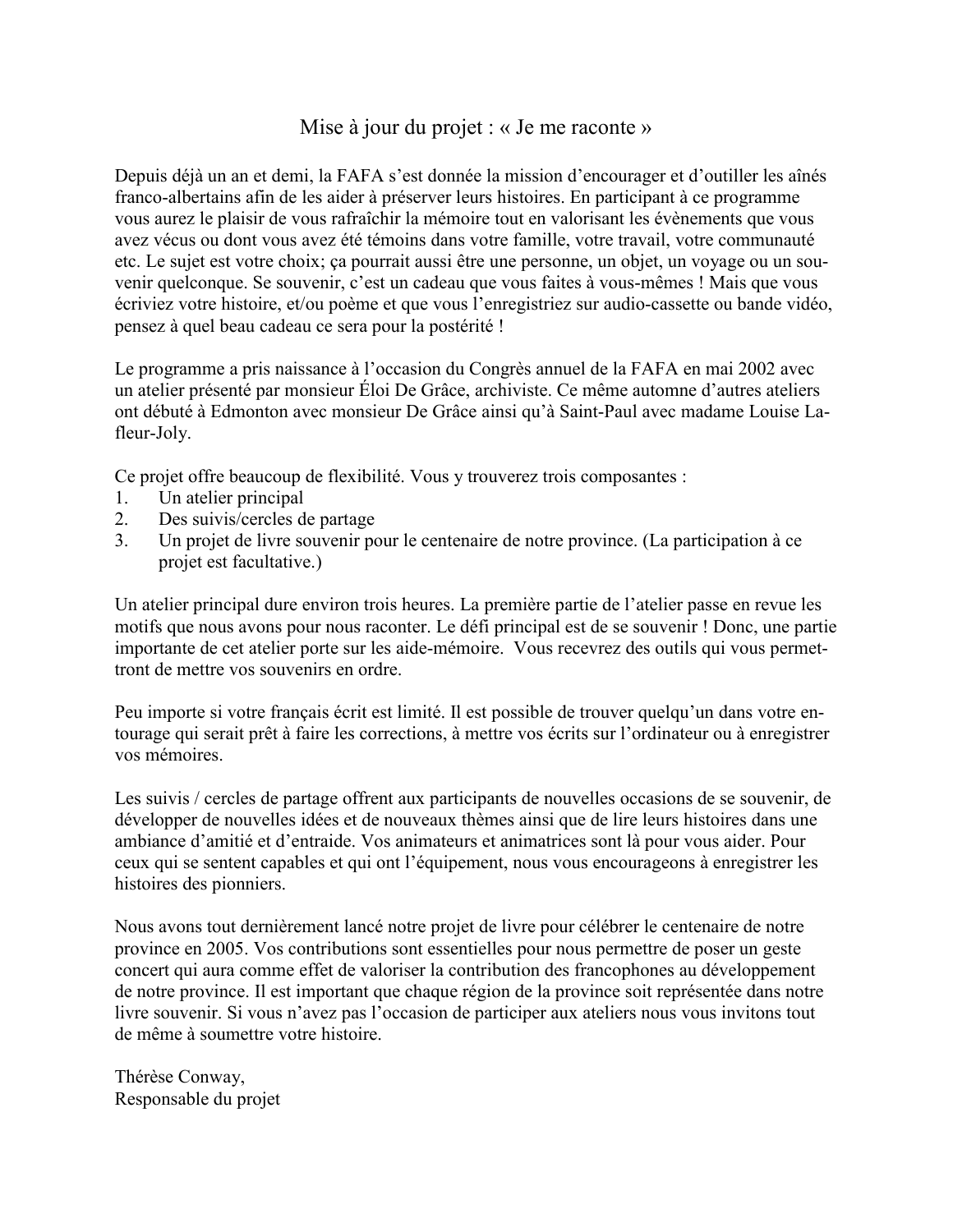# **PROJET « JE ME RACONTE**

Répartition des tâches entre la

Fédération des aînés franco-albertains

et le

Comité « Je me raconte 2005 » composé d'Éloi De Grâce, de Claudette Forcier, de Thé rèse Conway, d'Agathe St-Pierre, et de Denis Collette concernant le projet de publication « Je me raconte  $2005 \times$ 

#### La Fédération des aînés franco-albertains serait responsable pour :

la promotion du projet au niveau provincial fournir un local au comité pour les rencontres fournir un service d'ordinateur pour travailler les textes payer les photocopies du comité choisir ou approuver le choix d'un imprimeur signer l'entente avec l'imprimeur

#### Le Comité « Je me raconte 2005 » serait responsable pour :

la lecture des textes la correction des textes faire des suggestions aux auteurs pour améliorer les textes préparer une copie finale des textes à être approuvée par les auteurs travailler avec l'imprimeur pour la publication du livre

Vu et approuvé par le comité exécutif de la FAFA

2003 Le

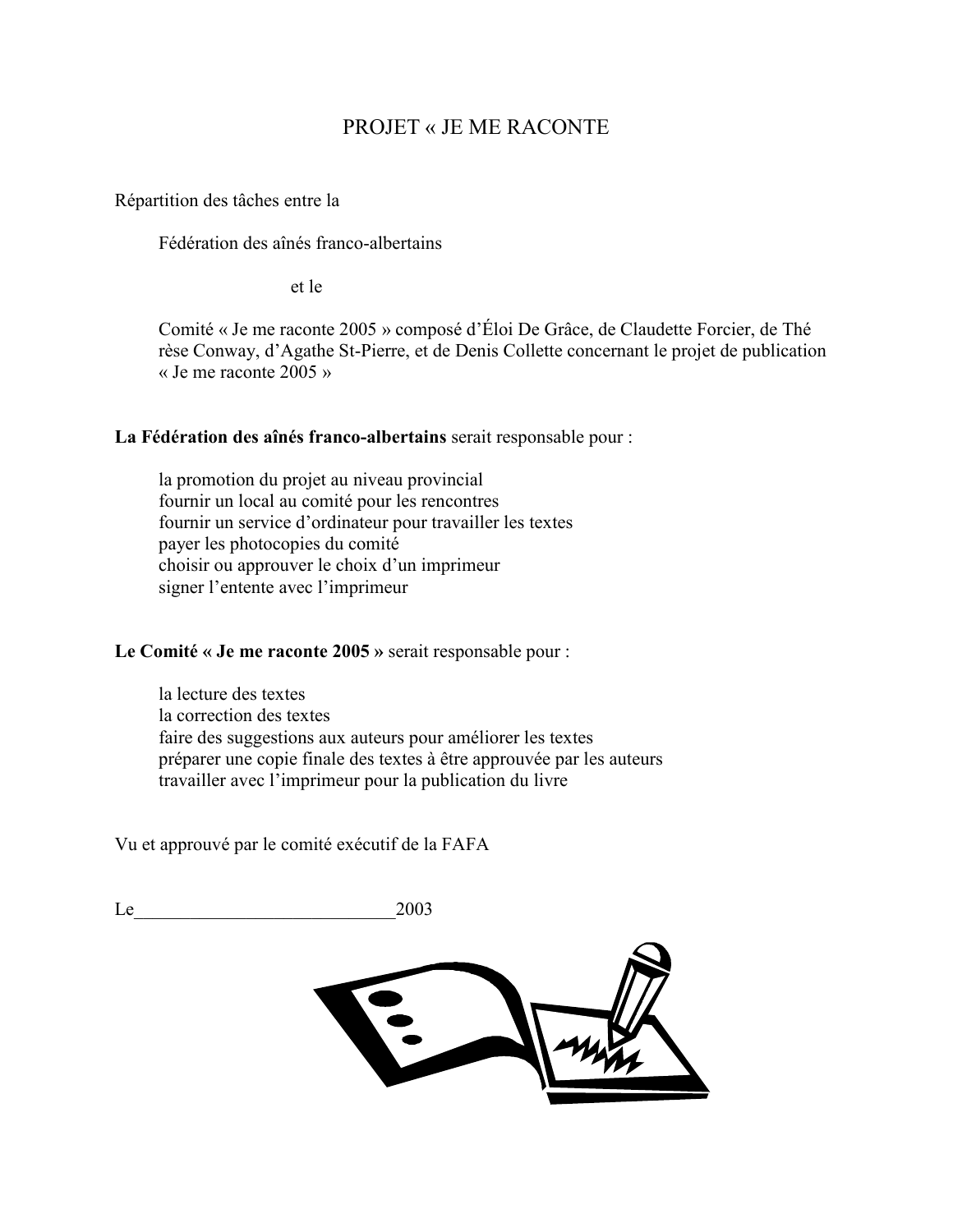# **DIRECTIVES PERSONNELLES**

Vous avez toujours l'intention de rédiger ce document mais vous aimeriez lire l'acte du gouvernement de l'Alberta avant de procéder ?

Et bien la FAFA a fait traduire l'acte en français et il nous ferait plaisir de vous en faire parvenir une copie.

Nous avons aussi au bureau l'information nécessaire (très complète) que Maître Rémi St-Pierre nous a laissée suivant le congrès annuel en mai 2003. Vous n'avez qu'à demander.



Alors faites-vous un beau cadeau pendant que vous en êtes capables. Votre famille et vos donneurs de soins en seront très reconnaissants.

Même les petites choses telles que : aimez-vous écouter de la musique douce lorsque vous êtes malades ? Il est si difficile pour les familles et les donneurs de soins de savoir surtout s'il y a un bon moment que vous vivez seul.

Alors contactez-nous par téléphone, télécopieur, courrier postal ou électronique ou en personne.

Téléphone : 780 - 465-8965 Télécopieur : 780 - 468-6535 Courriel : fafa@francalta.ab.ca Adresse : FAFA Bureau 108B, 8627 rue Marie-Anne-Gaboury Edmonton, (Alberta) T6C 3N1

## Pensées:

Lorsque je prie, je dis Dieu ou Jésus et accordez-moi ceci, donnez-moi cela. Les enfants disent, « Salut Dieu ! Merci pour mes jouets et amis. S.V.P., éloignez les cauchemars cette nuit. Désolé, je ne veux pas aller au Paradis tout de suite. Je m'ennuierais de maman et papa.»

Lorsque j'entends une chanson que j'aime, je sais que je n'ai pas la voix et aucun rythme alors je reste assise sagement et écoute. Les enfants écoutent et dansent. Ils chantent les paroles. S'ils ne les connaissent pas, ils les inventent.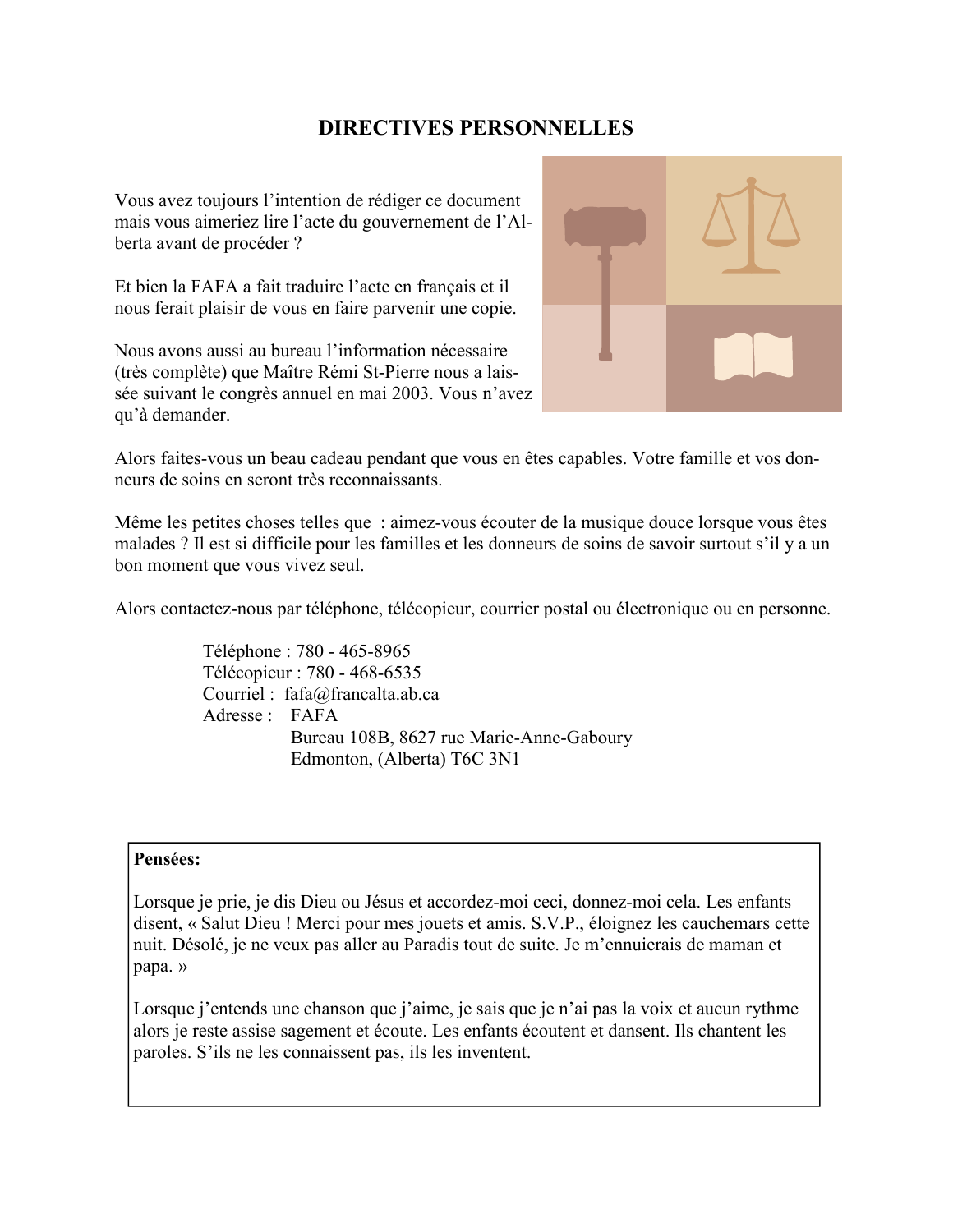# Rapport des régions

# Club de l'Amitié de Calgary

Notre soirée de l'Halloween fut un vrai succès. Plusieurs gens costumés ont rendu cette soirée très plaisante. Nous avons eu la visite de Cléopatra, d'un inspecteur très distingué, d'un moine, de deux sorcières, de « Miss Piggy » en très bonne forme et de plusieurs autres caractères amusants...

Le 12 décembre nous aurons le plaisir de faire, en autobus, une tournée des « lumières de Noël » de la ville de Calgary. Ensuite nous nous rendrons à la salle paroissiale Sainte-Famille pour un échange de cadeaux et un succulent goûter.

Les membres du Club de l'Amitié de Calgary souhaitent un JOYEUX NOËL ET UNE BONNE ET HEUREUSE ANNÉE à tous les amis de l'Alberta

# Le Club du Rosier de Saint-Paul

#### En octobre :

- Le Club du Rosier a très bien figuré au kiosque de la fancophonie au Festival des Mois- $\Rightarrow$ sons. C'était une belle occasion de visibilité; on raconte et démontre comment la lessive se faisait autrefois, et on présente de la soupe au pois à l'ancienne.
- Une de nos membres actives, Cécile Beilech Cook a participé au tournoi « Ping Pong »  $\Rightarrow$ des « Jeux des Aînés 2003 » et par système d'élimination, a gagné à la représentation à la Zone 7 à Fort McMurray.
- Notre représentante a assisté à la réunion du Conseil d'administration le 17 octobre. Les  $\Rightarrow$ recommandations énoncées seront discutées à notre prochaine réunion.

#### En novembre :

- La réunion du 4 novembre dut être annulée en raison d'un décès dans la famille Chamber- $\Rightarrow$ land. Sincères condoléances.
- Le 7 novembre, quelques membres ont observé le jour de spiritualité en assistant à la  $\Rightarrow$ messe suivie d'une heure d'adoration.

#### En décembre :

- Le 7 décembre réunion mensuelle au thème « Un goût de Noël » en se racontant les  $\Rightarrow$ célébrations des fêtes d'autrefois.
- Le 14 décembre quelques membres participeront au « Festival de Chants de Noël » à la  $\Rightarrow$ Cathédrale.
- Plusieurs aînés assisteront à la célébration de la « Crêche vivante » de l'École du Sommet  $\Rightarrow$ 
	- un geste de support à notre jeunesse.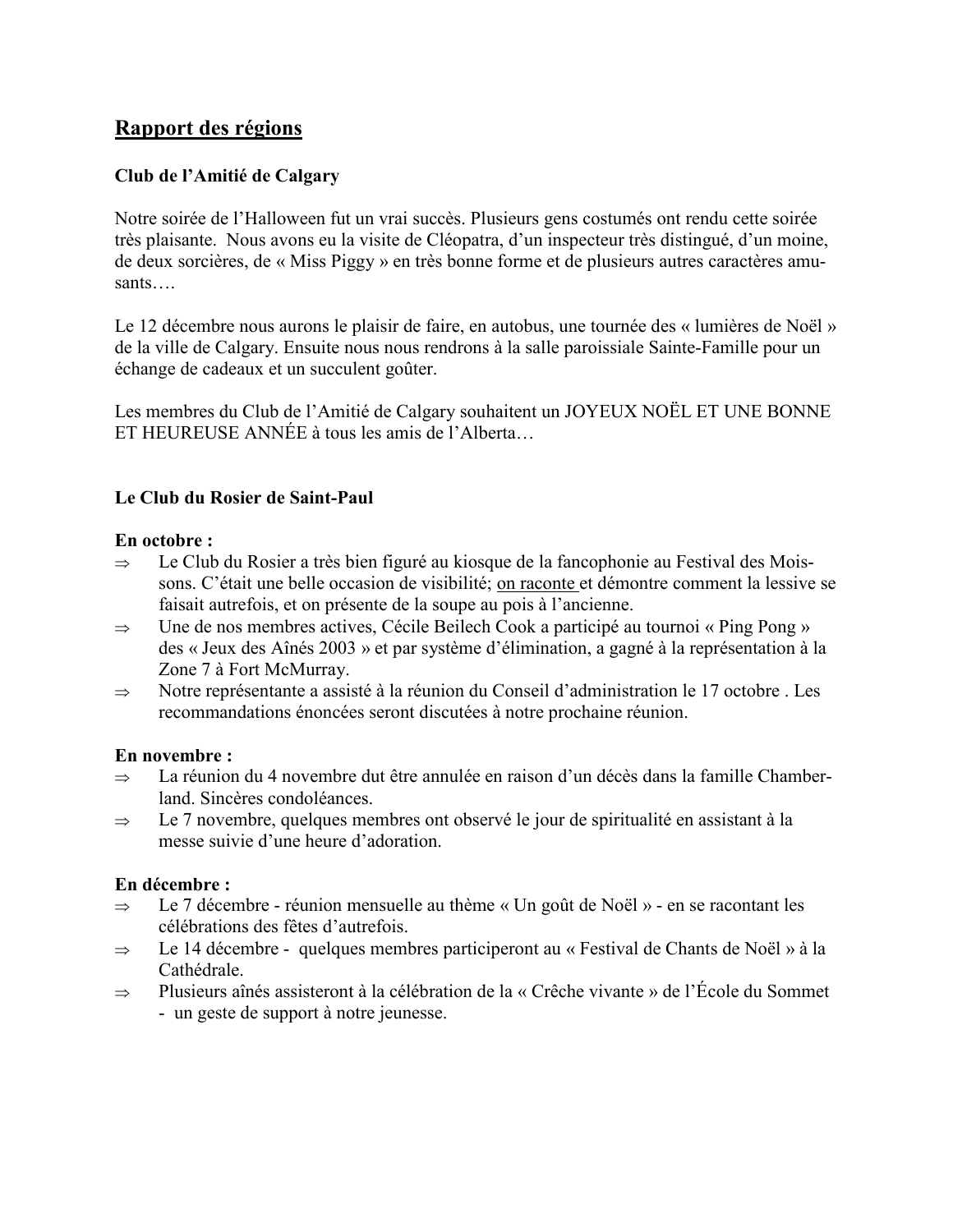# Rapport des régions (suite)

## Club du Bon Temps de St-Isidore

- Le 11 octobre dernier, nous avons souligné d'une facon spéciale le 65e et 75e anniver- $\Rightarrow$ saire de deux de nos membres.
- Le 12 novembre, plusieurs aînés ont assisté à un atelier d'écriture de directives person- $\Rightarrow$ nelles avec Mme Monique Rigole.
- Le 15 novembre nous avons eu le tournoi de Whist.  $\Rightarrow$
- Les rencontres hebdomadaires des mercredis et samedis soirs se continuent.  $\Rightarrow$
- Notre « party » de Noël aura lieu le 6 décembre.  $\Rightarrow$

## Rivière-la-Paix

À Tangent deux sessions de « La vie continue » sont organisées par les animatrices Pierrette Boucher et Lucie Tailleur. Le 6 novembre : Revenir les mains pleines et le 4 décembre : Vivre avec un parent âgé. Une dizaine de personnes y participent.



# Chorale Mélodie d'Amour **Saison 2003 - 2004**

#### Prochaines représentations

Le mardi 9 décembre 2003  $11h15$ 

Dîner de Noël de RARE à la salle Saint-Thomas-d'Aquin 8410-89e rue, Edmonton

Le dimanche 14 décembre 2003  $\AA$  14h (2 p.m.)

Au Manoir Saint-Thomas-d'Aquin 9022-85 ave, Edmonton

Le mercredi 17 décembre 2003  $\AA$  14h (2 p.m.)

au Foyer Grandin à Saint-Albert

Notez que le spectacle annuel de la chorale Mélodie d'Amour aura lieu le dimanche 2 mai 2004 à 14h00 (2 p.m.)

Votre exécutif a décidé d'accepter l'invitation de participer au Senior Choral Festival à Morinville, le vendredi 14 mai 2004 à 13h30 (1:30 p.m.)

Les répétitions de la chorale recommenceront le samedi 17 janvier 2004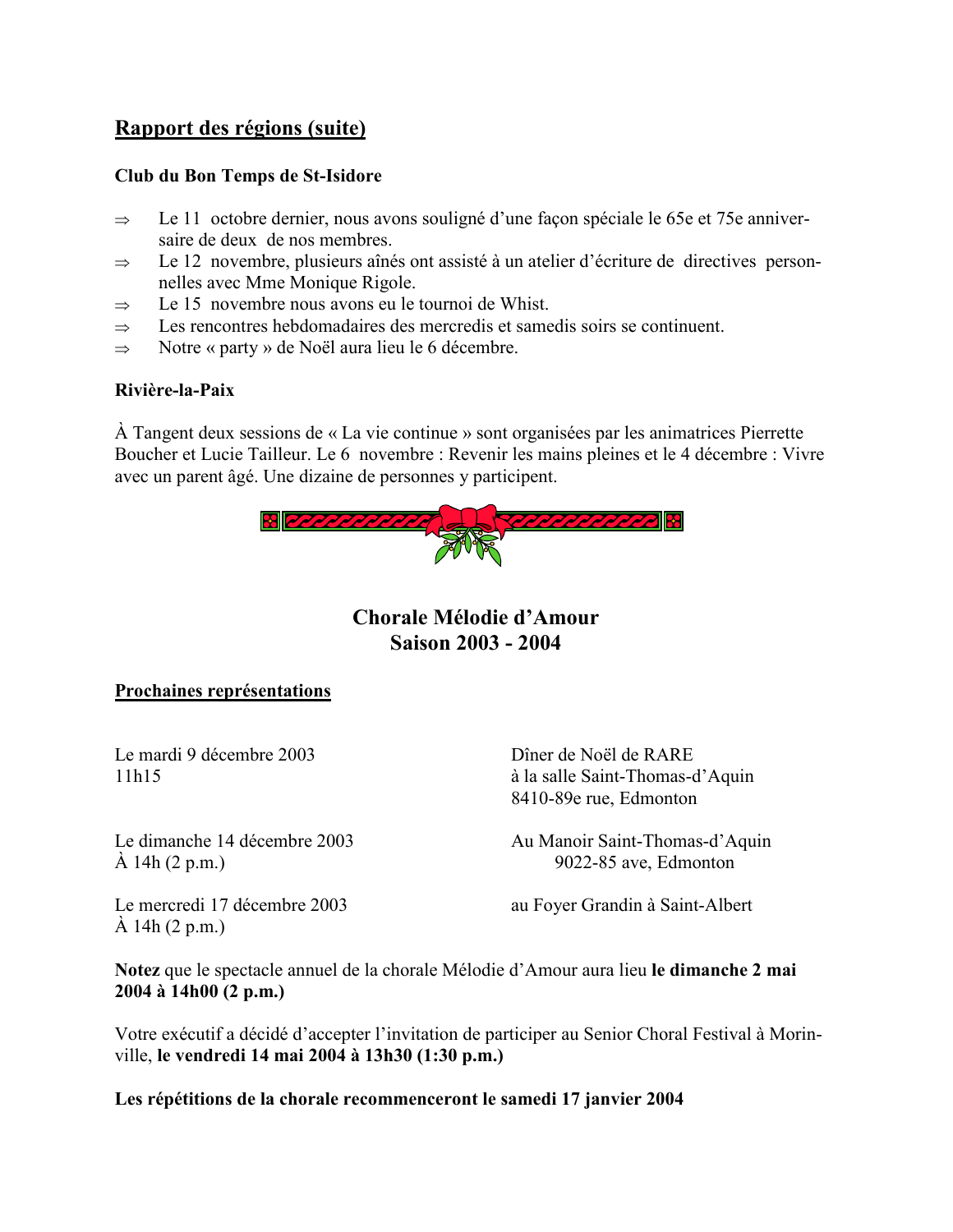| Dans sa création de l'Univers              |                                                                                                     |
|--------------------------------------------|-----------------------------------------------------------------------------------------------------|
| Dieu décida d'inventer Maria               |                                                                                                     |
|                                            | Il prit une journée de congé                                                                        |
|                                            | Pour laisser cours à toute la passion de Son Cœur.                                                  |
|                                            | Il choisit comme premier lieu de son inspiration un lac qui s'éveille paisible                      |
|                                            | ment à l'aube.                                                                                      |
|                                            | Dieu s'émerveilla de la profondeur de sa TRANSPARENCE et lui donna                                  |
|                                            | le nom de                                                                                           |
| Maria                                      |                                                                                                     |
|                                            | Le lever du jour berçait les huards qui guidaient leurs petits                                      |
|                                            | Dieu admira leur <b>BONTÉ</b> et la nomma                                                           |
| Maria                                      |                                                                                                     |
|                                            | Une brise pleine de <b>DOUCEUR</b> caressa jusqu'à l'âme le visage de Dieu                          |
|                                            | Dieu murmura alors le nom de                                                                        |
| Maria                                      |                                                                                                     |
|                                            | Essayons pensa le Créateur de renforcir la force du vent                                            |
|                                            | Il découvrit la SOLIDITÉ et le COURAGE qu'Il nomma                                                  |
| Maria                                      |                                                                                                     |
| Maria                                      | Alors Dieu se retrouva en amour fou de son chef d'œuvre et laissa déborder sa tendresse sur         |
|                                            | Sa JOIE profonde devint danse de joie et Dieu la nomma                                              |
| Maria                                      |                                                                                                     |
|                                            | Dieu observa le vol de l'aigle et sa maîtrise à planer                                              |
|                                            | Il fut rempli de LIBERTÉ et la nomma                                                                |
| Maria                                      |                                                                                                     |
|                                            | Il savoura le lever et le coucher du soleil, l'arc-en-ciel, les arbres et les fleurs                |
|                                            | Et Il se mit à créer toute la plénitude d'être des couleurs de la lumière                           |
|                                            | Il modela alors la COMPASSION qu'Il nomma                                                           |
| Maria                                      |                                                                                                     |
|                                            | Dieu écouta le tonnerre, trembla à regarder la tornade et le déséquilibre des forces                |
|                                            | Au milieu de ce tumulte Il poussa la puissance de son amour à la grandeur du PARDON                 |
|                                            | Et l'appela                                                                                         |
| Maria                                      |                                                                                                     |
|                                            | Dieu admira sa pierre précieuse et Il s'éblouit de sa brillance et de son AUTHENTIQUE CHARITÉ et la |
|                                            | nomma                                                                                               |
| Maria                                      |                                                                                                     |
|                                            | Dieu voulut ajouter des couleurs et des couleurs à toute la gamme de la BEAUTÉ INTÉRIEURE           |
|                                            | De son chef d'œuvre, Il se retrouva à la chérir et la nomma                                         |
| Maria                                      |                                                                                                     |
|                                            | Alors Dieu se ferma les yeux pour communier à tout ce qui dépasse les mots pour se fondre           |
|                                            | Comme Il avait dit « qu'ils soient un ». Il choisit le SILENCE pour décrire, au delà de ce qui      |
|                                            | se dit et se voit, la beauté de sa BIEN-AIMÉE                                                       |
| Maria                                      |                                                                                                     |
|                                            | Soudain, Il échappa son pinceau et toutes les couleurs éradiant de son chef d'œuvre ont effleuré    |
|                                            | Les éléments illimités du cosmos. Tout était maintenant prêt                                        |
|                                            |                                                                                                     |
| Une mission de Compassion venait de naître |                                                                                                     |
| « Et Dieu vit que cela était bon »         |                                                                                                     |

Éloge de Maria Labrecque, s.p. Le 23 octobre 2003<br>Poème de Micheline Paré, amie privilégiée de Maria<br>(Paré Labrecque Training Centre) www.parelabrecque.com